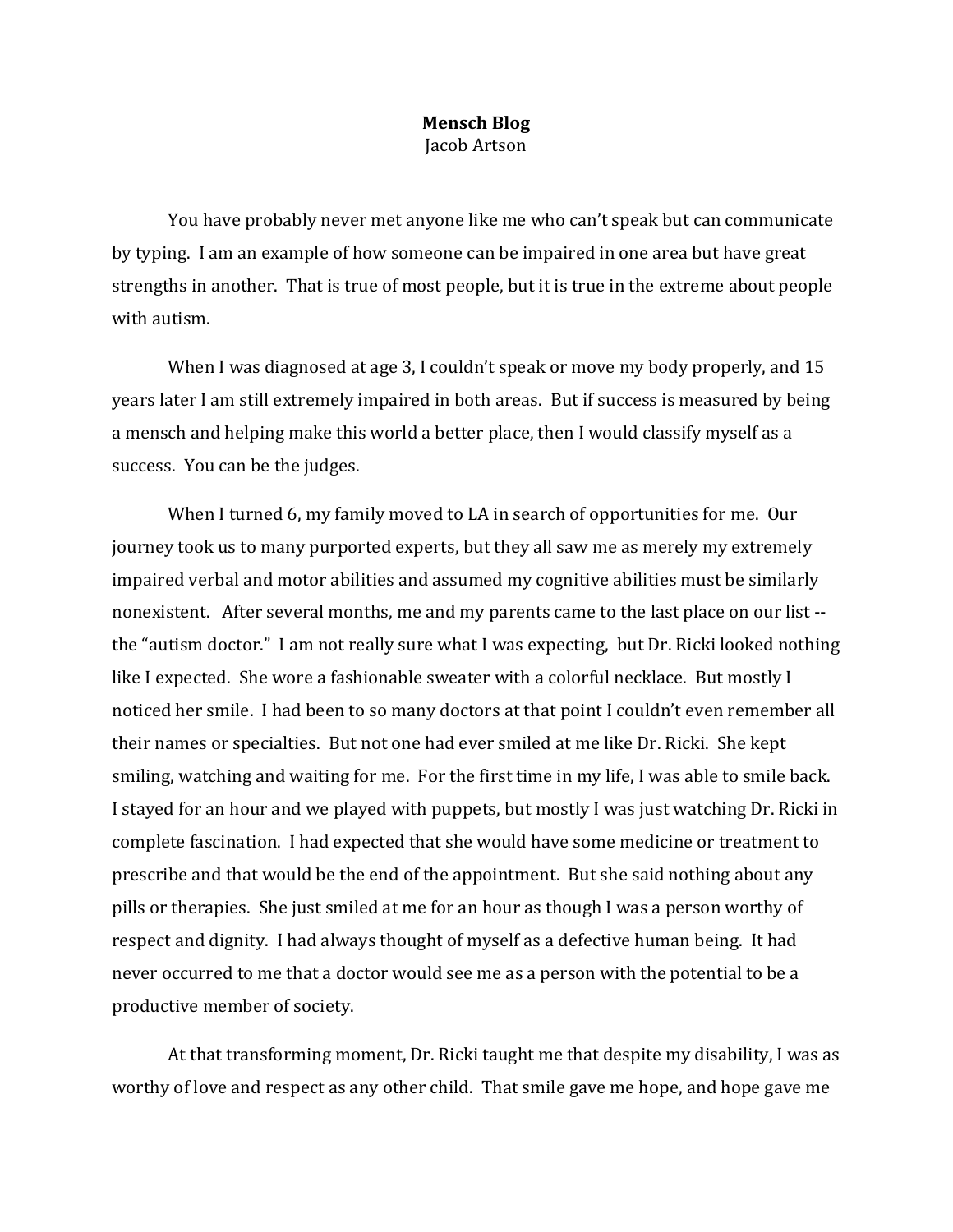the motivation to begin the battle to conquer autism before it destroyed me. So I began my journey of millions of small steps. Along the way I found supporters as well as detractors, and the steps sometimes did not appear to be going forward, but I persevered because I had hope and people who believed I could fly. Today those steps brought me to blog for you.

So that is my story. I think it is also the story of many autistic kids I have met and many poor black and Hispanic kids I have known at school. I think most kids who fail do so for the same reason I did –- I didn't believe I was capable or worthy of success.

What makes a child believe in himself or herself? These are the factors that have made a difference in my life:

First and foremost, my family has never wavered in their belief that I am a child of God with an equal claim to dignity and respect as any typically developing child. I know that it has taken a heavy toll on them, but it has been a lifesaver for me. My twin sister is my best friend, fashion consultant, role model and cheerleader. My mom has been my tireless advocate and my rock. My Abba, whom I adore more than anyone on earth, has given me a model to strive to emulate.

Second, I have been blessed to have many wonderful mentors throughout my life, including teachers, Dr. Ricki, my horseback riding instructor, the coaches at my basketball programs and, most recently, my new adult case manager. All these people believed I could achieve greatness despite my body's limitations and the naysayers around them. Kids with special needs don't need to be reinforced like dogs with good job and good listening and similar phrases as if we are in puppy obedience training. What we need instead is stimulation, patience, and someone to believe in us and notice our little triumphs.

Third, I have found great support in God and Torah. I think that people vastly underestimate the importance of spirituality for people with special needs. Of course I have some friends who are confirmed atheists, but many more for whom Judaism is a lifeline. My body and emotions are very disorganized, but the one time that my mind, body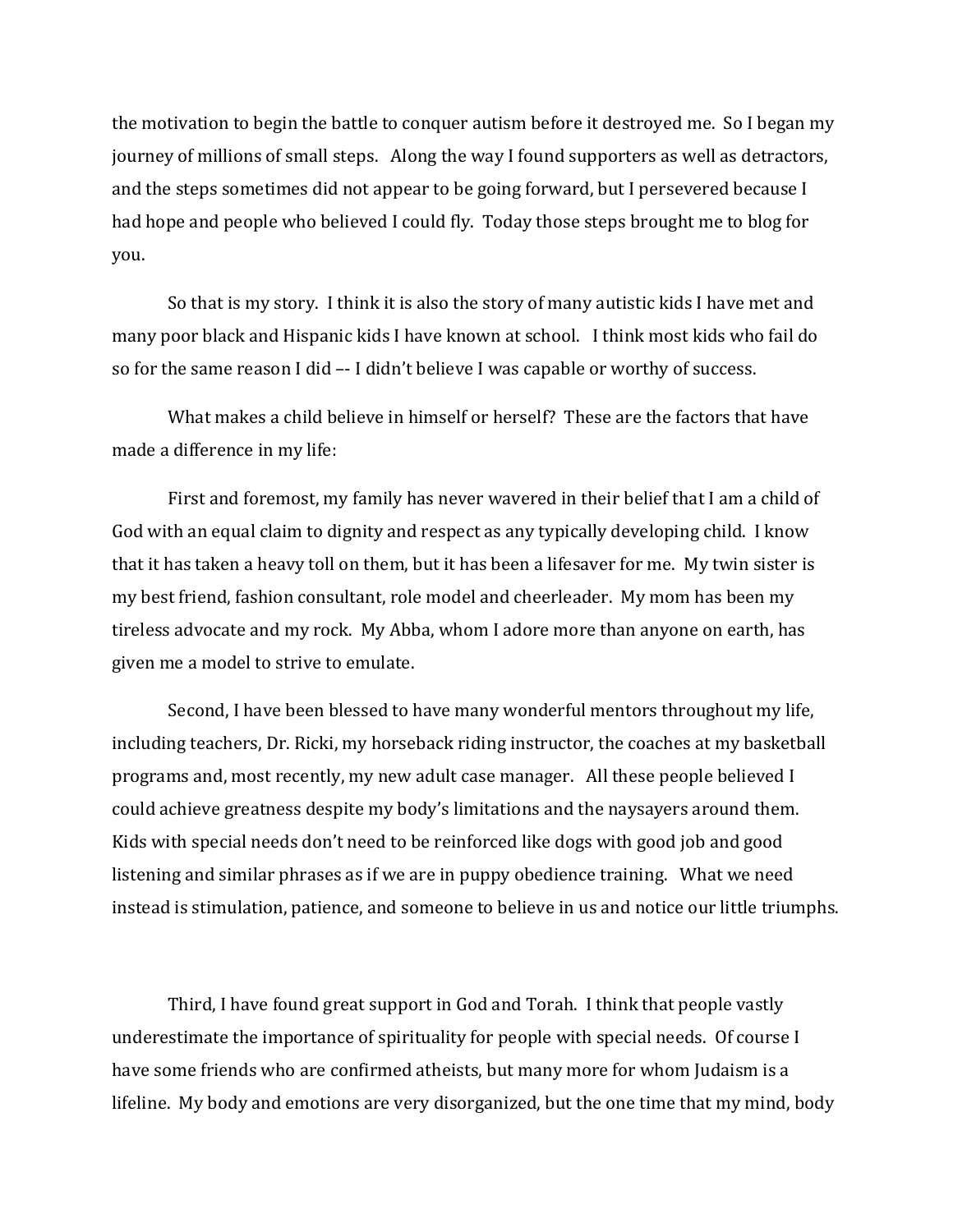and emotions feel totally connected and in harmony is when I pray. I have also learned many important lessons from listening to my rabbis' sermons because we all need to live with meaning and know that we are not alone in our struggles.

Finally, Judaism has taught me the importance of gratitude. For much of my life, my existence was controlled by autism. Autism was at the root of every experience I had or didn't have. I lived with constant anger at my disability and fear that it would isolate me forever. Then one day several years ago, my wonderful physician and mentor, Dr. Ricki Robinson, asked me what is the opposite of anger. I realized that it is not the absence of anger, but rather acceptance, laughter and joy. I also realized that fear and anger just produces more fear and anger, while acceptance brings connection to God and humanity. For many years I had been praying for God to cure my autism and wondering why God didn't answer my prayer. I realized at that point that I had been praying for the wrong reason. I started to pray for the strength to accept autism and live with joy, laughter and connection. My prayers were answered more richly than I ever imagined! Sometimes I still hate autism, but now I love life more than I hate autism.

But there is one part that is still incomplete before I can truly believe in myself and that is a sense of belonging. Everyone needs a sense of belonging and many of you probably are involved in your Jewish community for precisely that reason. In Los Angeles, there are now several wonderful programs for Jewish kids with special needs, and they deserve your support. My peers and I have been fortunate to have had inclusive opportunities in part due to the fact that our typically developing peers had to fulfill their community service requirements. But now my peers are adults too, so there are no more community service requirements and no one to reach out to all of us formerly cute kids who are now trying to make our way in the world as adults. I love my autistic friends, but I do not want to spend the rest of my life in a special needs cocoon.

So here are some "mensch" ideas I would like to propose for your consideration:

1. Inclusion isn't just about me, it is about everyone. I have seen the incredible stress my family has endured because of me, and being excluded from our Jewish community, or having to constantly fight to be accepted as part of it, has greatly magnified our stress.